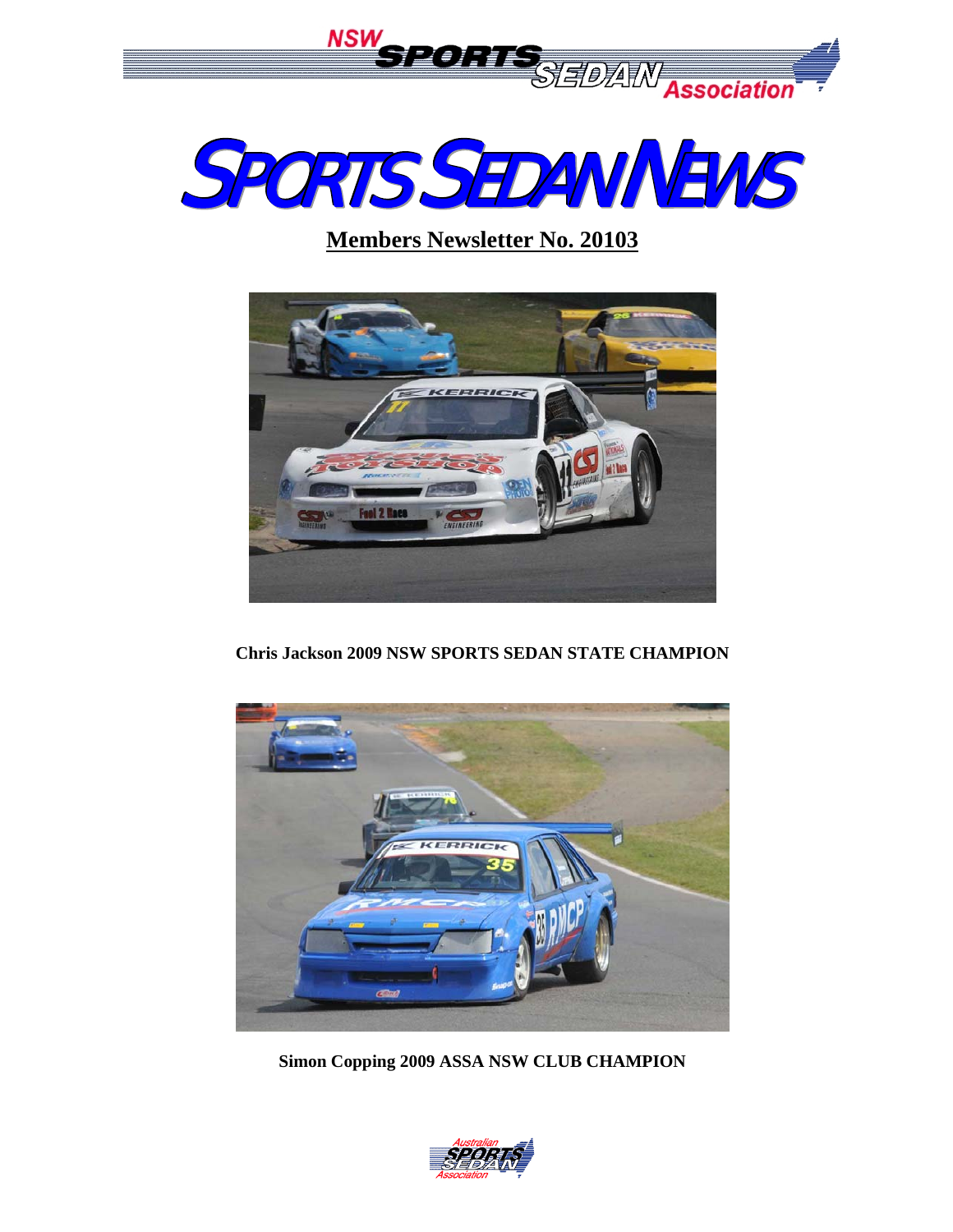## **In This Newsletter**

| <b>Your Committee</b>                  | Page 2  |
|----------------------------------------|---------|
| President's Report                     | Page 3  |
| Vice President's Report                | Page 4  |
| ASSA Calendar of Events for 2010       | Page 6  |
| ASSA Membership 2010                   | Page 7  |
| Club Meetings for 2010                 | Page 7  |
| <b>March General Meeting</b>           | Page 7  |
| Meeting Agendas and Minutes            | Page 8  |
| Can I Help?                            | Page 8  |
| <b>Wakefield Park Entries</b>          | Page 8  |
| Round 1 Eastern Creek Race Report      | Page 9  |
| New Website                            | Page 16 |
| Newsletter Format                      | Page 16 |
| Newsletter Submissions                 | Page 16 |
| Classes for 2010                       | Page 16 |
| Have Your Entry Fees Paid For          | Page 17 |
| <b>Static Display of Sports Sedans</b> | Page 17 |
| New Point Score                        | Page 18 |
| Guess the Legs Competition             | Page 18 |
| 2010 Best Presented Award              | Page 19 |
| Round Sponsorship                      | Page 19 |
| The Final Word                         | Page 20 |

# **Your Committee**

The committee continues to work on increasing grid numbers and overall member participation for 2010. Committee members have been individually contacting members and Sports Sedan owners, to ascertain who will be on track for 2010.

The results have been good, with 17 starters at the opening round of the championship at Eastern Creek, which proved a good showing for Sports Sedans. We are hoping to carry that momentum into Round 2 at Wakefield Park.

#### **The ASSA NSW committee for 2010 is:**

| President            | Andrew McKellar         | 0430 717 622 | toymax@bigpond.com            |
|----------------------|-------------------------|--------------|-------------------------------|
| Vice President       | Sean Sullivan           | 0419 851 085 | seansull@au1.ibm.com          |
| Secretary            | Chris Jackson           | 0409 209 480 | jacksonc@internode.on.net     |
| Treasurer            | Herbert Gattermeier     | 9879 7557    | hergat@bigpond.com            |
| <b>MRAP</b> Delegate | Chris Jackson           | 0409 209 480 | jacksonc@internode.on.net     |
| Committee            | <b>Jeff Brown</b>       | 0418 640 495 | brownit@tpg.com.au            |
| Committee            | <b>Anthony MacReady</b> | 0421 010 380 | anthony@agmengineering.com.au |
| Committee            | Erik Gattermeier        | 0408 296 501 | erik@bavariacars.com.au       |

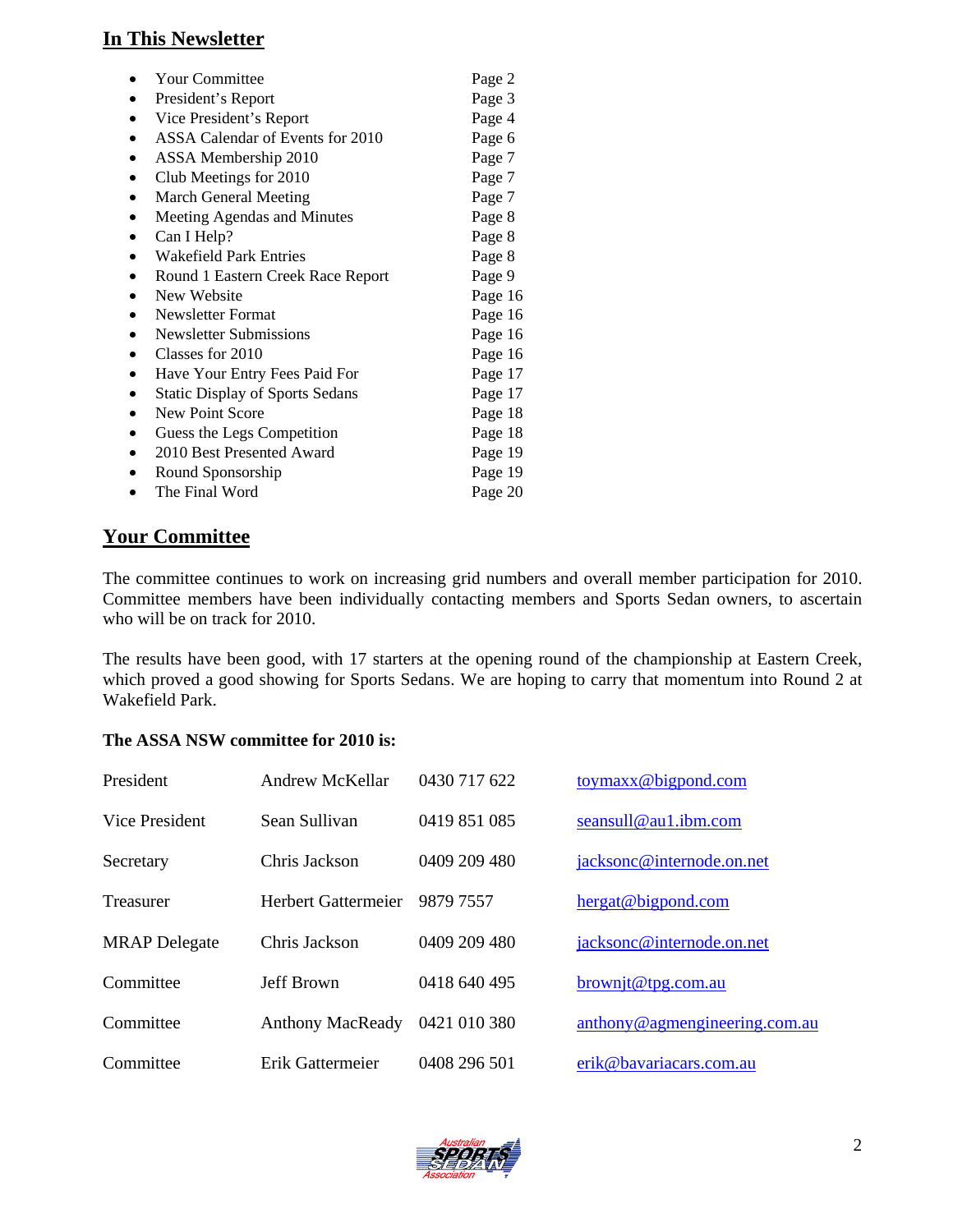## **President's Report**

A lot has happened since the last newsletter went out, and I want to commence this one by apologising for the delay in getting this one to you. After a bit of an injury to my hand (yep, working on the car), typing one-handed has proven to be a little on the slow side.

Round 1 has been completed, and I want to congratulate all the guys who competed. We had a good sized grid and the colour, sound and racing spectacle that is Sports Sedans was clearly evident. There was some excellent, close racing, and some unexpected performances in qualifying and the races. I spent Friday, Saturday and Sunday at the track (is this bloke *mad*?) and it was great to see the efforts that everyone has put into their cars over the break since last season.

I would also like to thank everyone for their cooperation in accommodating the placement of sponsors' stickers on their cars. Sponsorship of the ASSA and the series is a vital part of our plan for bettering the category, and it makes my job of obtaining that sponsorship much easier when I know everyone is prepared to assist.

With the promise of a few people who couldn't make Round 1 being starters at Wakefield Park next month, I can't wait for Round 2. I urge anyone who has even half considered having a run at Wakefield to get your entry forms in. If the quality of the field and the racing at Eastern Creek was anything to go by, then the rest of the season looks very promising. Go on – be part of it!

This newsletter is pretty jam packed with information, and there are a few attachments too. Our Vice President Sean has gone to some trouble to prepare a member survey, so please take a few minutes to complete it and email (or snail mail) it back to him. Your feedback is important, and will be utilised to shape the future direction of our club. If you have any questions about the survey please contact Sean.

The committee has also been working on ways to improve the promotion of Sports Sedans. One example of this is the static display planned during the Superlap event at Eastern Creek in May. Check out the article about it in this newsletter and if you can help out and would like to be part of it, let us know.

I'm going to keep this report brief, because I'm having a crack at penning a race report from Eastern Creek and like I mentioned, typing is not my strongpoint at the moment. At least I have found Zen and discovered the sound of one hand clapping…

Roll on Wakefield Park!

Cheers,

Andrew McKellar President ASSA NSW



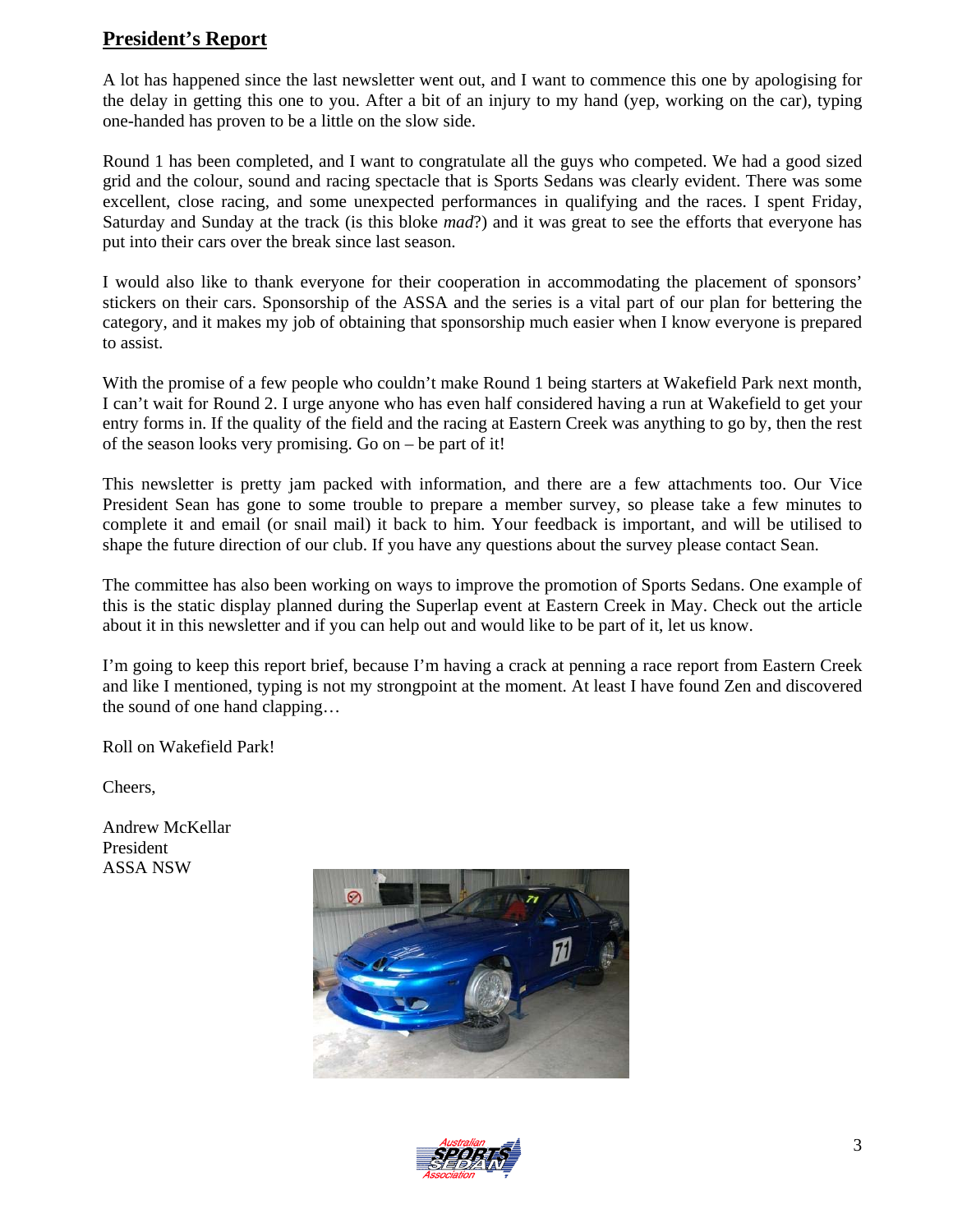# **Vice President's Report**

#### Dear Members,

Firstly, I'd like to thank all of you who participated in Round #1 at Eastern Creek, and a big thanks to those who couldn't race, but lent your support as crew and spectators. We had good attendance and we must maintain this level of participation throughout the year. Thank you to all involved!

On another topic, I'm sure some of you will shudder (pardon the pun) when you read this and some of you will nod your heads and say "Yes, I've been there and know exactly what you are talking about". To find out what I mean, let me take you on a brief journey to Eastern Creek race 1.

It's a fabulous site & sound as the Sports Sedans form up on the grid. I am surrounded by a grid of immaculately presented, amazing machines with enough horsepower to light up a small country. My eye's focus on the starters box & light tower, my heart races as I see the 5 second signal and in the background a wall of team colors and spectators lining the roof viewing area. Unlike any other category, our Sports Sedans attract a big crowd and it sends a tingle up my spine knowing all those spectators have come to watch us race. The lights go out and my tyres light up [and launch a bit of sideways action! :Ed]. It's on for young & old.



It's Lap 4, and Bluey (my pet name for the Bluebird) is running well and is settling into race pace quite nicely. Having blown the start (again) I've been busy reclaiming some of those lost positions and I'm ready to have a crack at moving up the pack. Things are getting busy in  $5<sup>th</sup>$  gear on the straight, approaching peak torque, I'm ready to shift into  $6<sup>th</sup>$  and keep the right foot firmly planted into the floor, as long as I dare. I'm approaching 220kph and about to push through a pesky vibration that has been plaguing me for several races. I've grown used to it now and with enough momentum I can power through it to reach an eerie smooth ride on the other side. Its only brief, fading away quickly at about 230kph, it's the sort of vibration that makes my digital video camera blur into analogue static, it's the sort of high frequency Vibe that your washing machine gets on a high speed spin cycle.

Unlike some of my fellow competitors' good vibrations – this one is a front end problem that you feel through the seat of your pants and only at speed. So, here we are, finally in  $6<sup>th</sup>$  and holding flat waiting for that moment when fear overcomes courage and I wash off some speed before turning into turn 1 at the end of the straight.

Bluey is not as quick as some, but you can still feel the effect as the load shifts to the right side and the inside wheels lighten up as you push through the turn then ease back onto the power, down the back

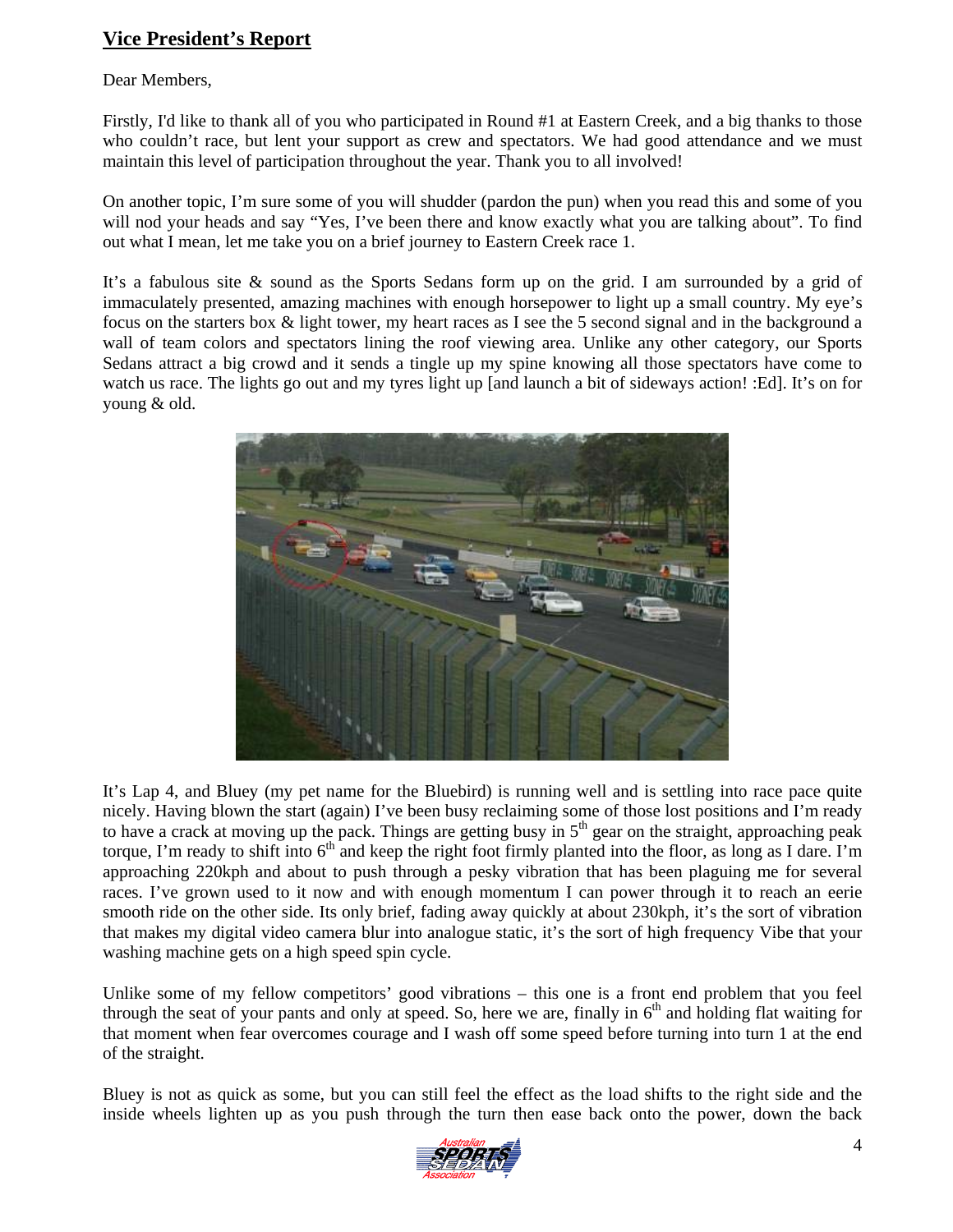straight. So, "what's the problem", I hear you say. "You've been doing this Lap after Lap, surely it can't be too bad"?

Well, this is where good vibrations turn bad.... I'm loaded up on the right side through turn 1 and I'm pushing about as fast as I have ever been. It felt fast. I was on the limit of adhesion, the car felt twitchy and unsettled and as I passed through the apex and the weight settled back on the left side, that's when I knew my little vibration had created another problem.

I managed to complete the race ok, but it was pretty alarming to discover the fault. The vibration had loosened the nut on the front left strut shock, which had dropped down and was rattling around inside the strut tower. Its all pretty snug in there so there wasn't a lot of movement and virtually no damage, but as far as my steering goes – it was a handful.

We managed to put it all back together in time for Race 2 (thanks to my crew), during which time, my pesky vibration had finally become significant enough to locate. My pesky vibration was now a wheel wobble at anything over 150kph and more apparent under brakes. The lower control arm ball joints, (which checked out fine un-loaded) had obviously mounted a few too many ripple strips and were 'moving' under load, which was sending the wheel into a wobble – but it was only apparent under load at a certain speed. Clearly I was off the pace during Race 2 (that's my excuse) and chose to abandon Race 3.

As I write this article, I have already replaced all the upper & lower bearings and ball joints and having actually found the offending part, feel confident that my pesky little vibration has finally been resolved.



Looking forward to Round # 2 at Wakefield Park.

Sean Sullivan Vice-President, ASSA NSW



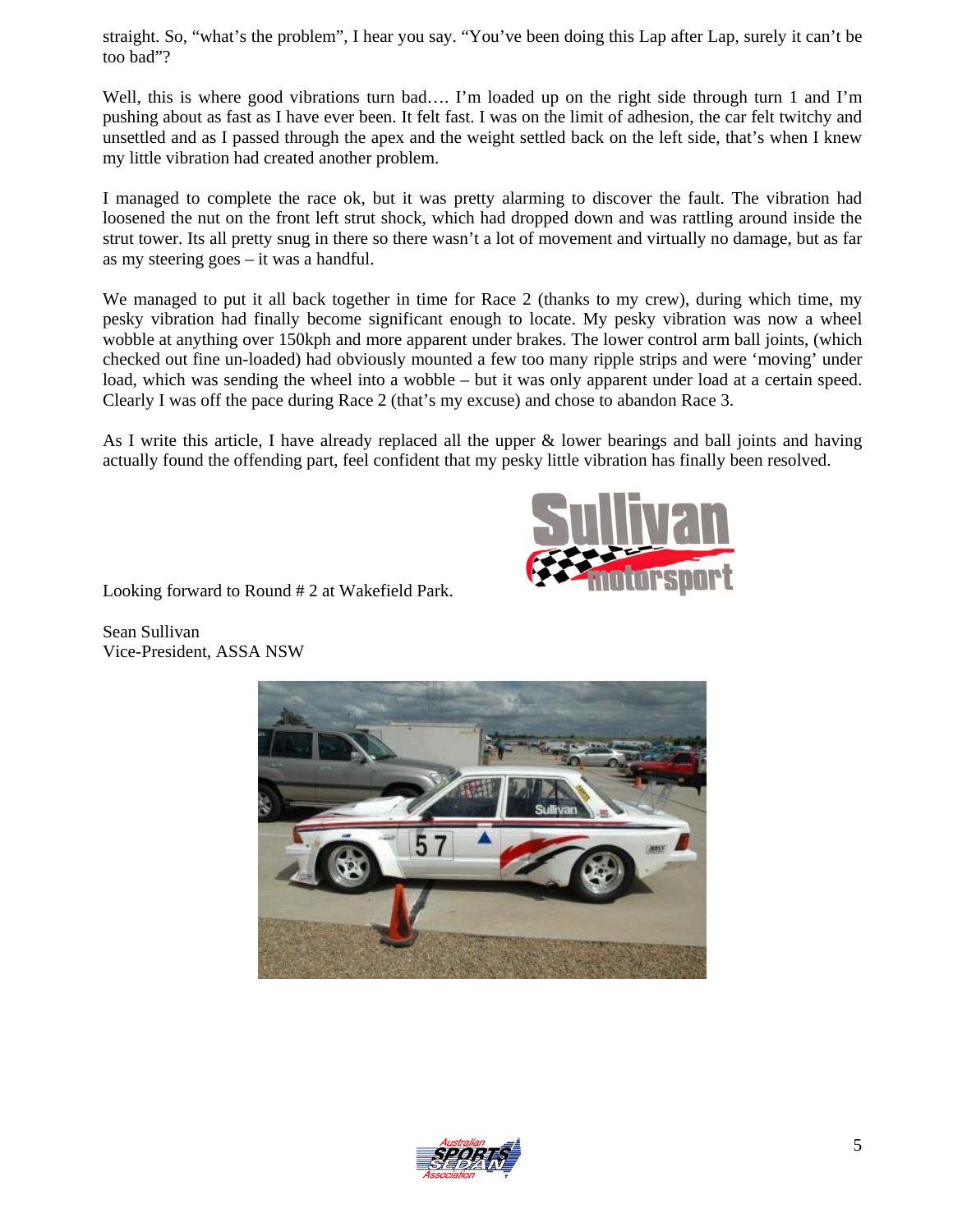# **ASSA (NSW) CALENDAR OF EVENTS 2010**

- Tuesday  $5^{\text{th}}$  January Committee Meeting
- Tuesday 2<sup>nd</sup> February Committee Meeting
- Tuesday 2nd March Committee Meeting, **General Meeting**
- $\bullet$  6<sup>th</sup>/7<sup>th</sup> March Nationals Round 1 Wakefield Park
- 13th/14th March **NSW Round 1** Eastern Creek
- Tuesday  $6<sup>th</sup>$  April Committee Meeting
- 10th/11th April **NSW Round 2** Wakefield Park
- Tuesday 4<sup>th</sup> May Committee Meeting, General Meeting
- $22<sup>nd</sup>/23<sup>rd</sup>$  May Super Lap Event Eastern Creek (ASSA Static Display)
- $29<sup>th</sup>/30<sup>th</sup>$  May Nationals Round 2 Mallala
- Tuesday  $8^{th}$  June Committee Meeting
- 19th/20th June **NSW Round 3** Eastern Creek
- Tuesday  $6^{th}$  July Committee Meeting
- Tuesday 3rd August Committee Meeting, **General Meeting**
- 14<sup>th</sup>/15<sup>th</sup> August Nationals Round 3 Morgan Park
- 28th/29th August **NSW Round 4** Wakefield Park
- Tuesday  $7<sup>th</sup>$  September Committee Meeting
- $11^{th}/12^{th}$  September Nationals Round 4 Eastern Creek
- Tuesday  $5<sup>th</sup> October Committee Meeting$
- 23rd/24th October **NSW Round 5** Eastern Creek
- $23<sup>rd</sup>/24<sup>th</sup>$  October Nationals Round 5 Sandown
- Tuesday 2<sup>nd</sup> November Committee Meeting, **Presentation Night and Annual General Meeting**
- Tuesday  $7<sup>th</sup>$  December Committee Meeting

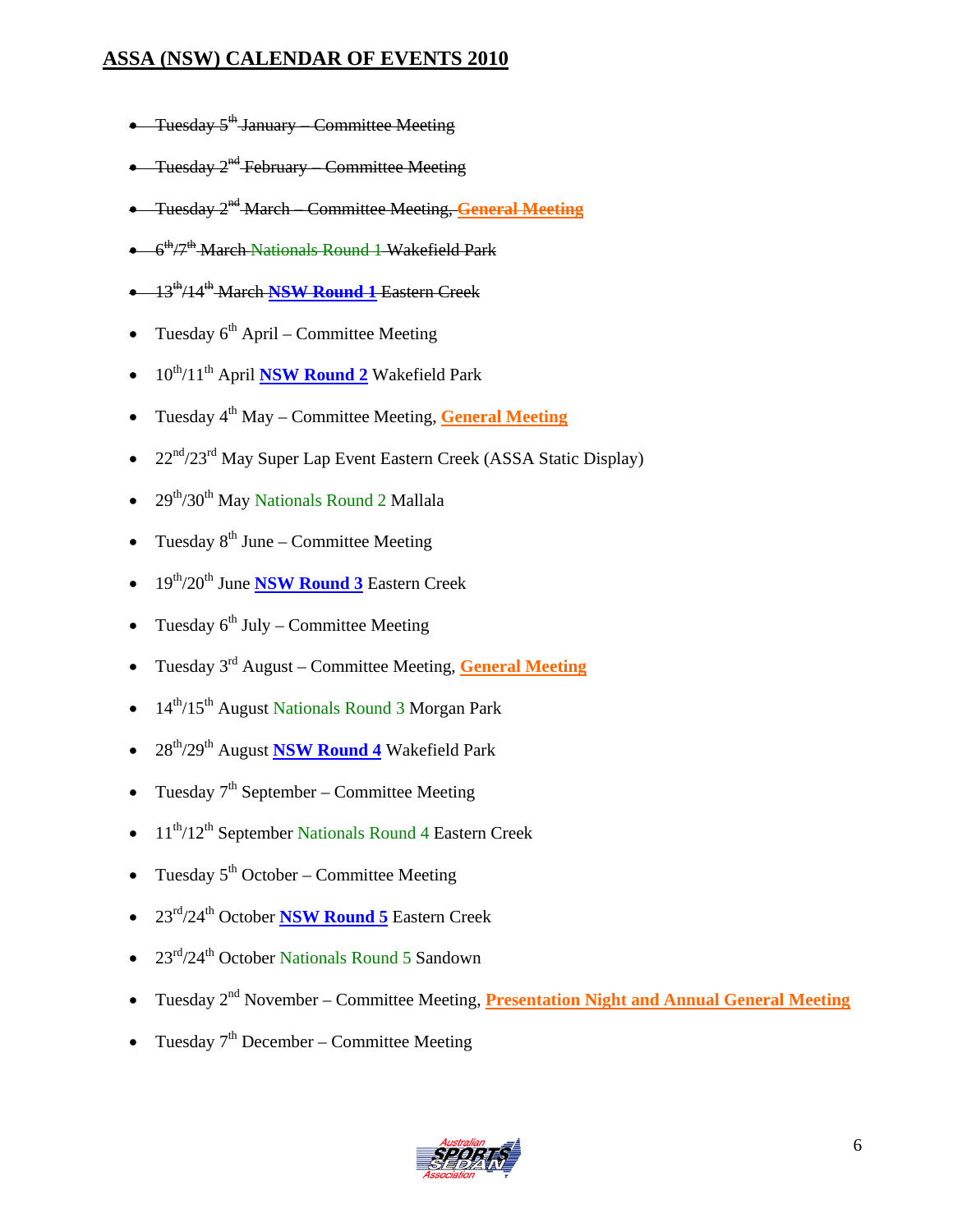# **ASSA Membership for 2010**

Membership fees for 2010 have been reduced significantly to \$70. New membership forms are available on the website or can be sent out on request. Membership fees can also be paid via direct deposit into the ASSA account. If you would like a new membership form to be sent to you please contact Chris Jackson.



# Chris Jackson **Director** Ph 0409 209 480 Fax 02 46284676 Email: chris@chris-jackson.com

## **Club Meetings for 2010**

An open invitation is extended to all ASSA members to attend committee meetings, which are held on the first Tuesday of each month, from 7pm.

In addition, all members are invited to attend general meetings to be held in March, May and August. These meetings will include guest speakers and lots of information for the benefit of all members.

The Presentation Night and Annual General Meeting are scheduled for November. A schedule of events with all meeting dates and State and National rounds is included with this newsletter.

The venue for all committee and general meetings has changed for 2010. The venue is:

**The Gondola Room, Marconi Club Marconi Plaza Prairievale Rd, Bossley Park NSW 2176 (Off Cowpasture Rd)**

## **March General Meeting**

Thank you to Michael Spies, who came along to the general meeting as guest speaker and provided those present with a very interesting outline of the rebuilding of his historic Sports Sedan. It is good to know that CAMS have already indicated that cars such as Michael's Celica will be eligible to compete in current races, even though they hold only a historic log book. And it is great news that Michael fully intends to come and do some events in the car, and that other Sports Sedan owners in the historic fraternity are likely to follow.

We welcome Michael and anyone else with a historic Sports Sedan to come along and play anytime.

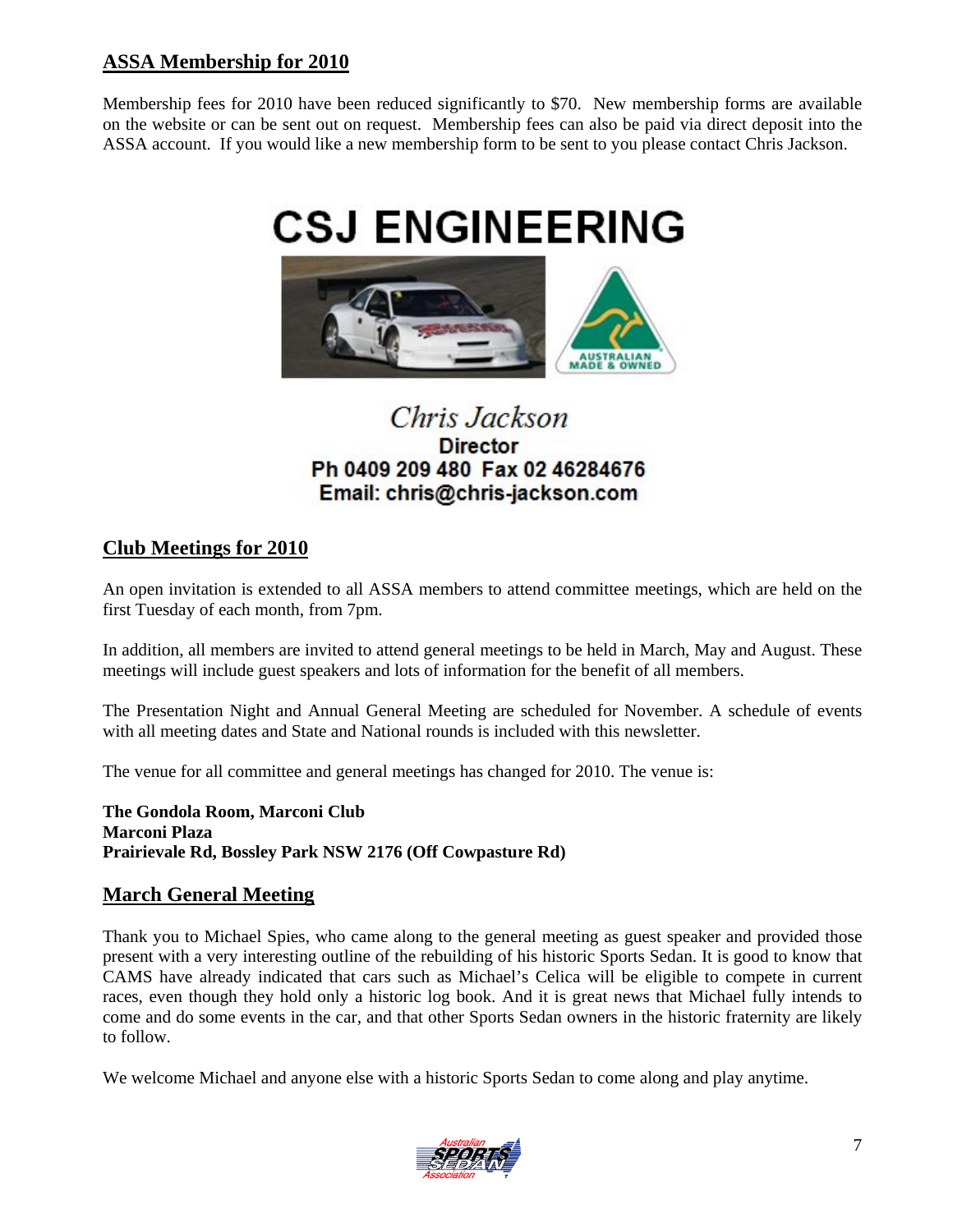



www.bavariacars.com.au

# **Meeting Agendas and Minutes**

The general meeting minutes from the March meeting are on hold as I have developed RSI in my typing hand, and will be sent out soon. All meeting minutes will be sent out as soon as possible after both committee and general meetings.

If you would like anything included in the agenda for either a committee meeting or a general meeting please submit it to Andrew McKellar at least a week prior to the meeting if possible.

# **Can I Help?**

Do you know someone who owns a Sports Sedan? Are they competing, or not? If they aren't, do you know why? Is there a Sports Sedan just sitting in someone's shed, begging to be raced?

The committee is working hard to entice more cars onto Sports Sedan grids this year, so if you know someone with a car in their shed, why not help the cause by trying to get them onto the track? Have a chat to them; see what you can do to assist!

## **Wakefield Park Entries**

Entry forms for Round 2 at Wakefield Park were sent out recently. If for some reason you haven't received them, please contact Andrew McKellar and we'll get them too you.

We are looking forward to having a good number of cars on the grid again at Wakefield Park, which should produce some more excellent racing. Put your entry forms in – you know you want to!

# **SPECIALISED ON SITE LIMITLESS POSSIBILITIES IN FIBREGLASS LOCAL INTERSTATE and OVERSEAS** 0412 60 0047 +612 9642 1956

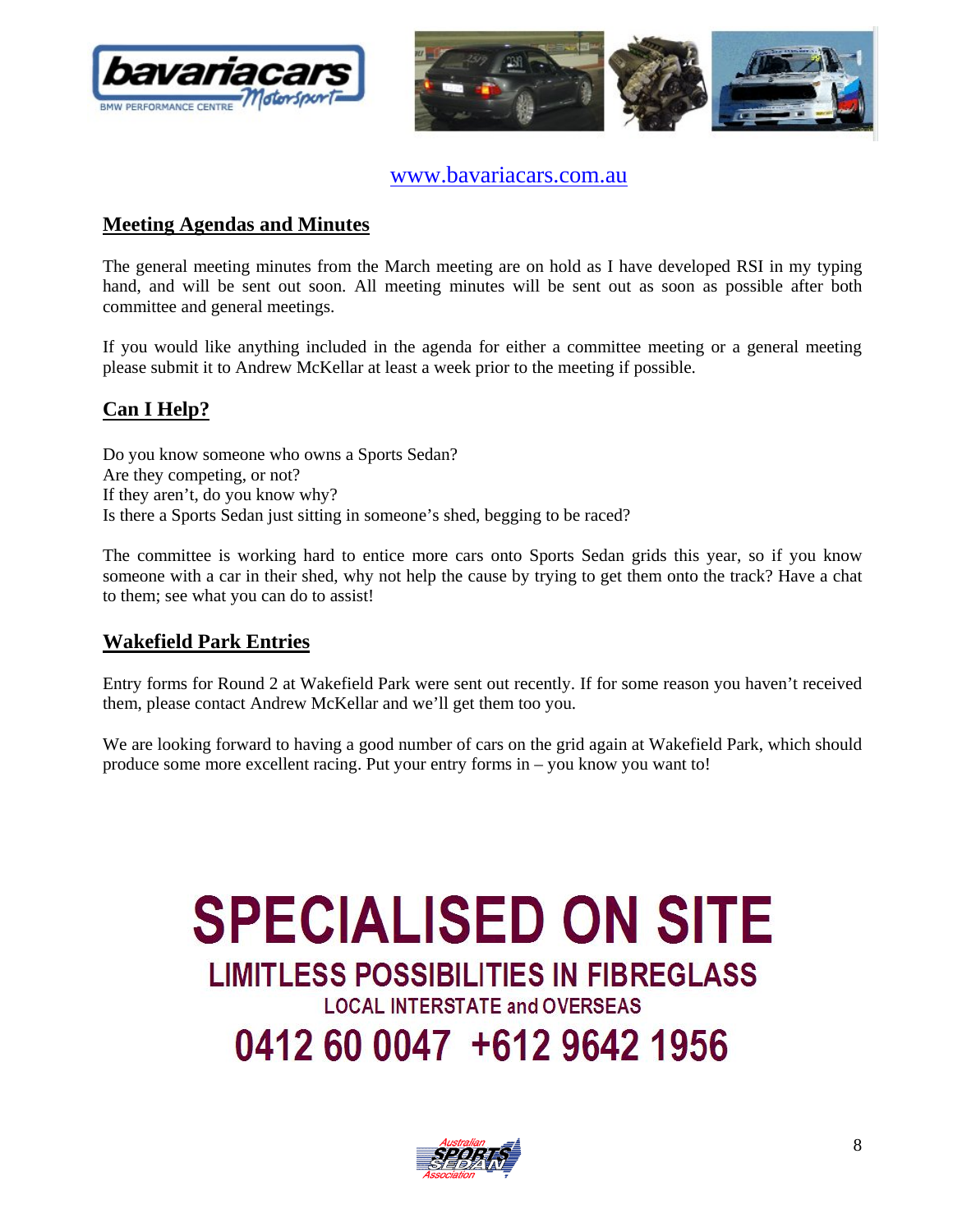# **Race Report – Eastern Creek**

Round 1 at Eastern Creek proved to be a fantastic season opener, with a reasonable sized field, some excellent racing and minimal retirements. It was a great spectacle to watch, and the sound of all those cars launching at the start of each race was amazing. Congratulations to everyone involved, especially the family members, friends and crews who support our drivers and provide all their assistance in the lead up to, and on race weekends. The boys can't play without you, so thanks for being there. Thank you as well to Round 1 sponsors **CSJ Engineering** and **AGM Engineering**.

#### *Friday Practice:*

Seventeen cars were entered for the weekend, with a little over half of those attending the practice day on Friday. The day went smoothly for most, but a couple of issues arose for some cars.

Unfortunately Geoff Whittaker snapped a crankshaft in the Commodore, which in turn just about destroyed his engine and meant he missed out on the rest of the weekend.



Nick Smith found himself running out of revs in the Fiat down the straight, but had no spare diff ratios he could use.

Jeff Brown has been chasing a vibration in the rear end of the Falcon for some time now, and while it seemed a little better on Friday it was still there, and continued to plague him throughout the weekend.

#### *Qualifying:*

Drizzle started while the cars were on the dummy grid, and for a short while it looked ominous as the rain got heavier. It eased up and stopped a couple of minutes into the session, so everyone had the chance to put in some good laps on a dry track.



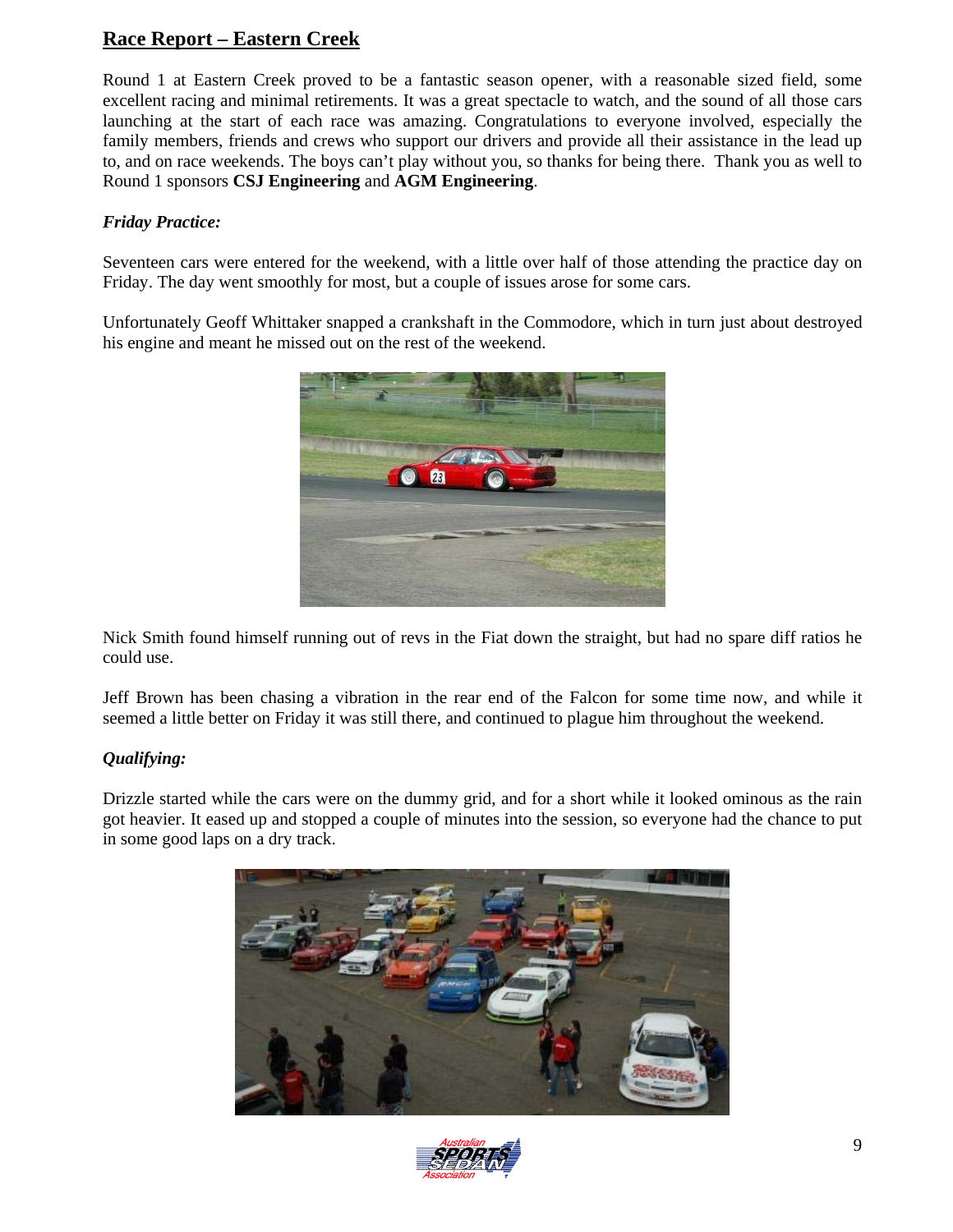Nick Smith had solved his revs problem by going for larger diameter tyres, but this caused him other dramas with the tyres rubbing quite badly on the rear guards, particularly noticeable as he rocketed down the main straight. The officials saw it too, and he was eventually black-flagged out of the session. That was not before he had set an excellent time of 1:38.2835, which placed him  $3<sup>rd</sup>$  on the grid.

Berry Polovic has been absent for the last couple of years, but it doesn't seem to have slowed him down much. He was hoping to qualify in the top five, and did so in the RX7 with a lap of 1:38.7164 to claim  $5<sup>th</sup>$ place.

Darren Steeden really has the Escort wound up and running well now, and he qualified in  $6<sup>th</sup>$  with a time of 1:40.5835.



Chris Jackson dominated the session however, claiming pole with a time of 1.34.8439 and taking the first championship points on offer for the year.

The full grid placings were:

| $\mathbf{1}$   | Chris Jackson        | Holden Calibra      | 1:34.8439 |
|----------------|----------------------|---------------------|-----------|
| $\overline{2}$ | Anthony Macready     | Nissan 300ZX        | 1:35.8704 |
| 3              | Nick Smith           | <b>Fiat 131</b>     | 1:38.2835 |
| $\overline{4}$ | <b>Graham Smith</b>  | Opel Calibra        | 1:38.6578 |
| 5              | Berry Polovic        | Mazda RX7           | 1:38.7164 |
| 6              | Darren Steeden       | Ford MK1 Escort     | 1:40.5835 |
| 7              | Simon Copping        | Holden VK Commodore | 1:42.1594 |
| 8              | <b>Jeff Brown</b>    | Ford Falcon         | 1:42.1833 |
| 9              | Joseph Said          | <b>Fiat 124</b>     | 1:42.8617 |
| -10            | Andrew Leithhead     | Alfa Romeo Alfetta  | 1:44.6800 |
| 11             | Michael Auld         | Holden Commodore    | 1:49.0865 |
| 12             | Sean Sullivan        | Nissan Bluebird     | 1:49.1340 |
| 13             | Mark Smith           | Holden Gemini Coupe | 1:49.4625 |
| 14             | <b>Terry Denovan</b> | Holden VH Commodore | 1:51.3573 |
| 15             | Kerry Millar         | Ford Falcon         | 1:52.7812 |
| 15             | Derek Cowan          | Mazda RX2           | 1:54.0085 |

As is usual with Sports Sedans, there were plenty of people with things to tinker with between Qualifying and Race 1.







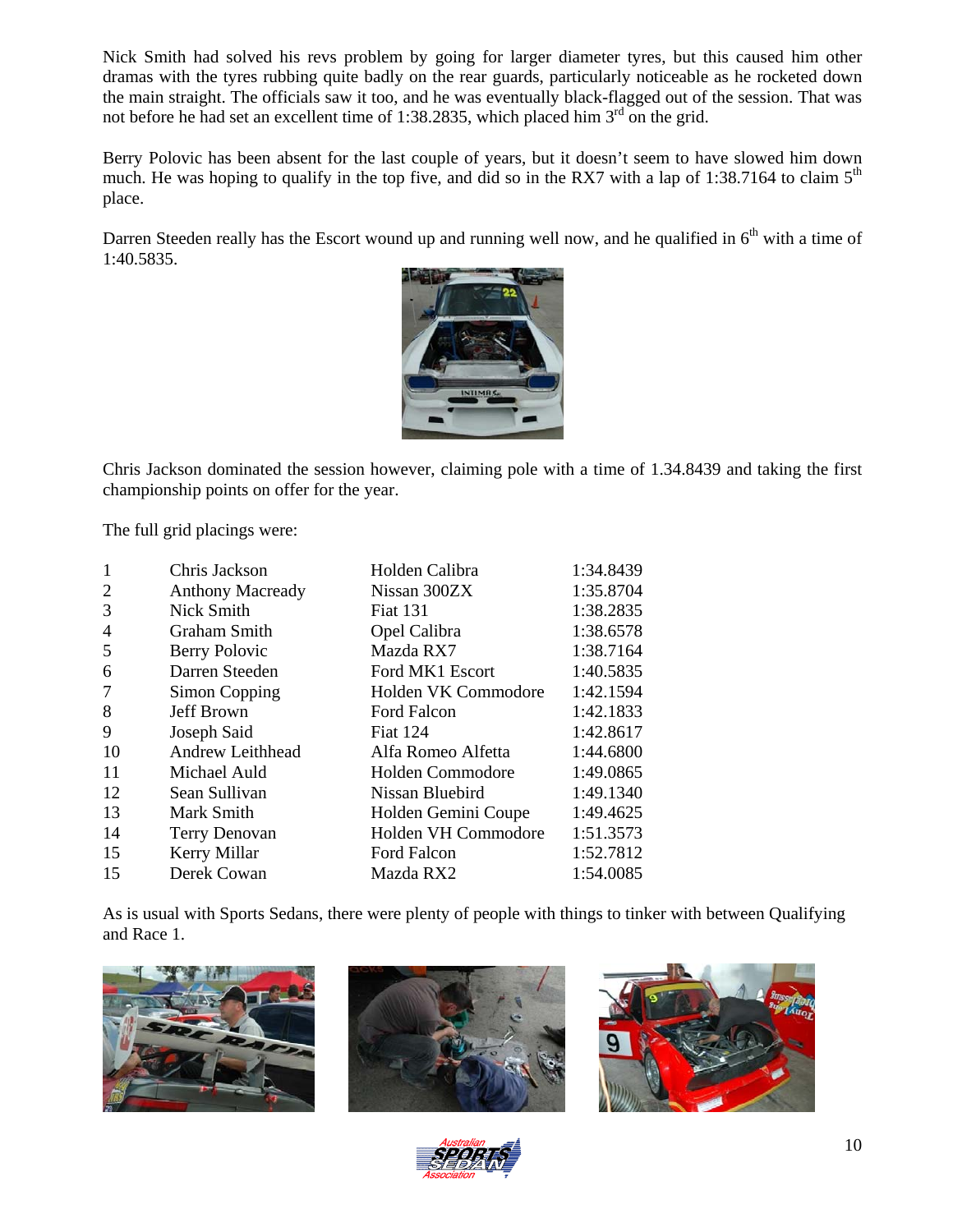#### *Race 1 (6 laps):*

Like it was only there to tease, the drizzle started again when the cars were on the dummy grid, but it reduced quickly to just a few drops, so the track was dry by the time the cars formed up for the start of the race.



Chris Jackson got away cleanly, however the same could not be said for Anthony MacReady and Graham Smith who came together in turn 1. No major damage and both drivers continued, but it did slow both of them up a little, allowing a few cars to get past them. Congratulations to all the other drivers behind them who saw what was unfolding in front of them and backed off a little to give Anthony and Graham a bit of room.















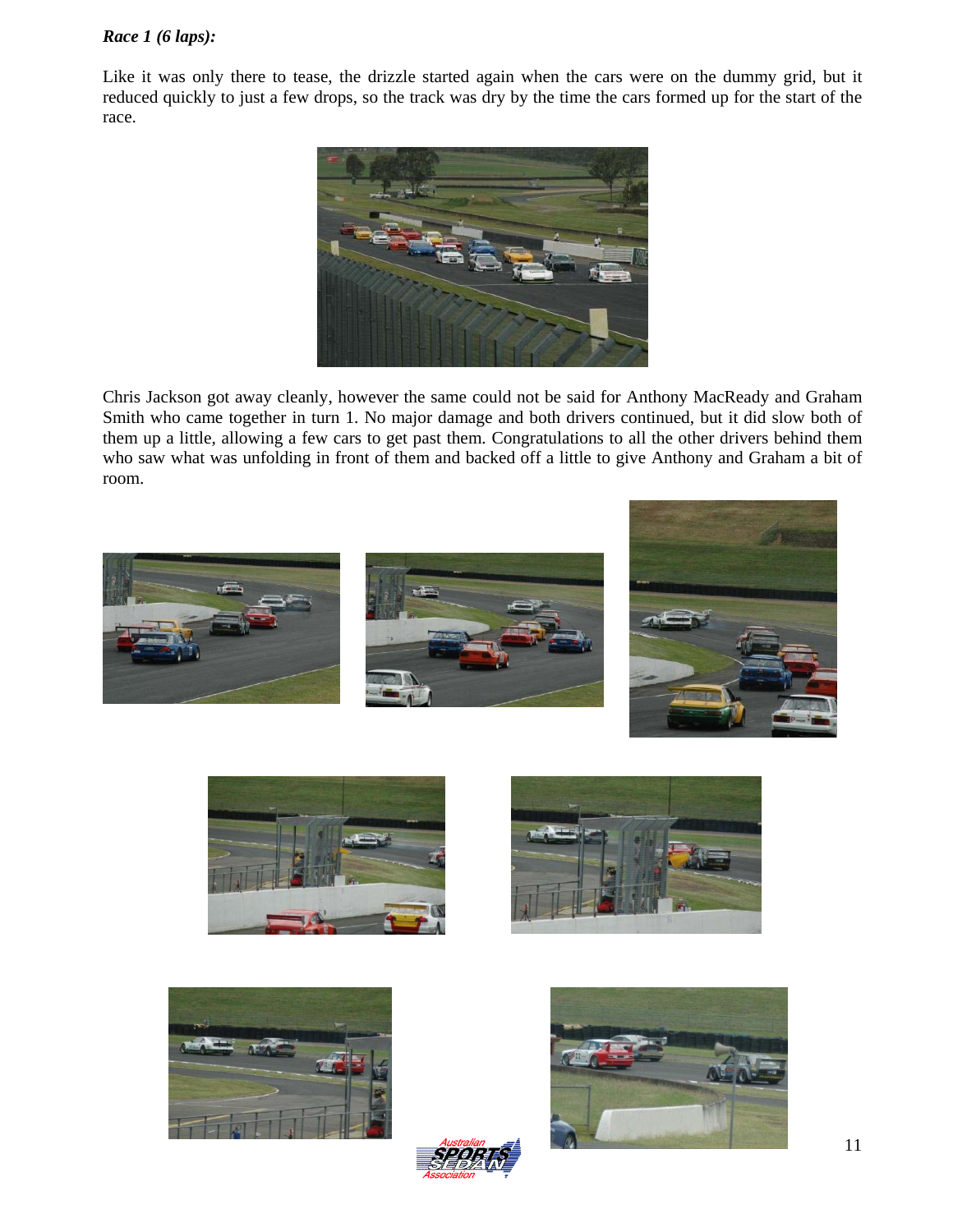Anthony and Graham continued to race hard, with Graham eventually claiming 2nd place and Anthony 3<sup>rd</sup>. Berry Polovic was fast in the RX7, moving up one spot to finish  $4<sup>th</sup>$ , and claiming the fastest lap of the race with a time of 1:37.6575. I was talking to Berry on Friday and he had been worried that because he had been away for a few years everyone else had gotten faster. He needn't have worried. Jeff Brown also improved on his position, finishing in  $5<sup>th</sup>$ , but was still plagued by a rear end vibration.

Nick Smith spent a bit of time prior to the race sorting out the problem with the tyres and guards, with judicious use of the angle grinder and 100-mile-an-hour tape.



Nick had trouble getting off the line, was swallowed up by a couple of cars, and subsequently retired on lap 2 with a blown clutch. That unfortunately was the end of his weekend as nobody had a spare clutch of the correct size, which is a shame as his qualifying lap time showed he would have been mixing it up for  $2<sup>nd</sup>$ place. It's good to hear Nick is already sorting the car out, and will be at Wakefield Park in April.

Darren Steeden did very well, at one point running in  $3<sup>rd</sup>$  and eventually finishing in  $6<sup>th</sup>$  place, only one second behind Jeff Brown. It should be noted that Darren's efforts this weekend were extraordinary, with his lap times some 9-10 seconds quicker than last year.

Terry Denovan's first State Championship race in the Commodore unfortunately ended early with a broken tail shaft that saw him retire after the first lap and put him out for the weekend. We hope Terry can fix the car and line up to play again in Round 2. Terry also deserves a special mention and the inaugural Nude Nut Award for his fundraising efforts in support of charity, when he took part in the World's Greatest Shave on race day. Well done; we hope it grows back before you get sun burnt.



Derek Cowan had a front tyre peel off the rim, which saw him retire on Lap 3, and Kerry Millar was out on Lap 4 after a badly locking brake flat-spotted a tyre. The true source of this issue was not realised until after Race 2 on Sunday, when a broken wishbone was discovered. Fortunately Kerry was able to repair it and complete the weekend.

Simon Copping, Joe Said, Andrew Leithhead, Sean Sullivan and Mark Smith all put in solid races, although Andrew did have a minor spin at turn 9 and Sean discovered some issues with his steering that resulted in a bad vibration as described in his Vice President's Report. It looked like a small alignment issue when he had the car back in the paddock:

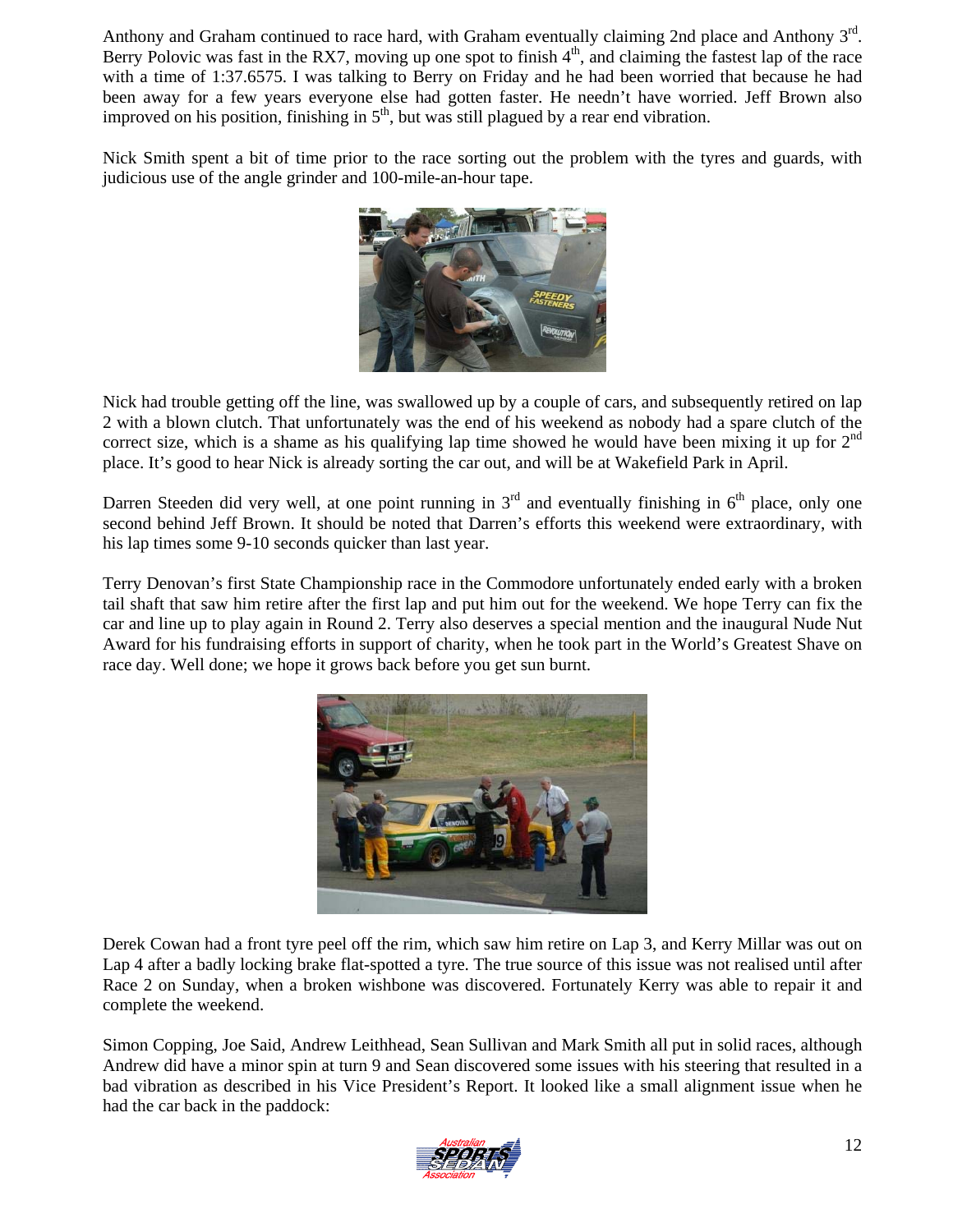

Michael Auld experienced no major problems in his brand new Commodore, and we know it won't be long before he has the car going very quick. It certainly looked the goods on the weekend, and Michael has done an excellent job of constructing the car.



The race belonged to Chris Jackson however. He jumped away from the field after the initial turn 1 incident, and nobody got close to him for the rest of the race.

Race 1 result:

| 1          | Chris Jackson           | Holden Calibra      |
|------------|-------------------------|---------------------|
| 2          | Graham Smith            | Opel Calibra        |
| 3          | <b>Anthony MacReady</b> | Nissan 300ZX        |
| 4          | <b>Berry Polovic</b>    | Mazda RX7           |
| 5          | Jeff Brown              | Ford Falcon         |
| 6          | Darren Steeden          | Ford MK1 Escort     |
| 7          | Simon Copping           | Holden VK Commodore |
| 8          | Joseph Said             | Fiat 124 Coupe      |
| 9          | Andrew Leithhead        | Alfa Romeo Alfetta  |
| 10         | Sean Sullivan           | Nissan Bluebird     |
| 11         | Mark Smith              | Holden Gemini Coupe |
| 12         | Michael Auld            | Holden Commodore    |
| <b>DNF</b> | Kerry Millar            | Ford Falcon         |
| <b>DNF</b> | Derek Cowan             | Mazda RX2           |
| <b>DNF</b> | Nick Smith              | <b>Fiat 131</b>     |
| DNF        | Terry Denovan           | Holden VH Commodore |







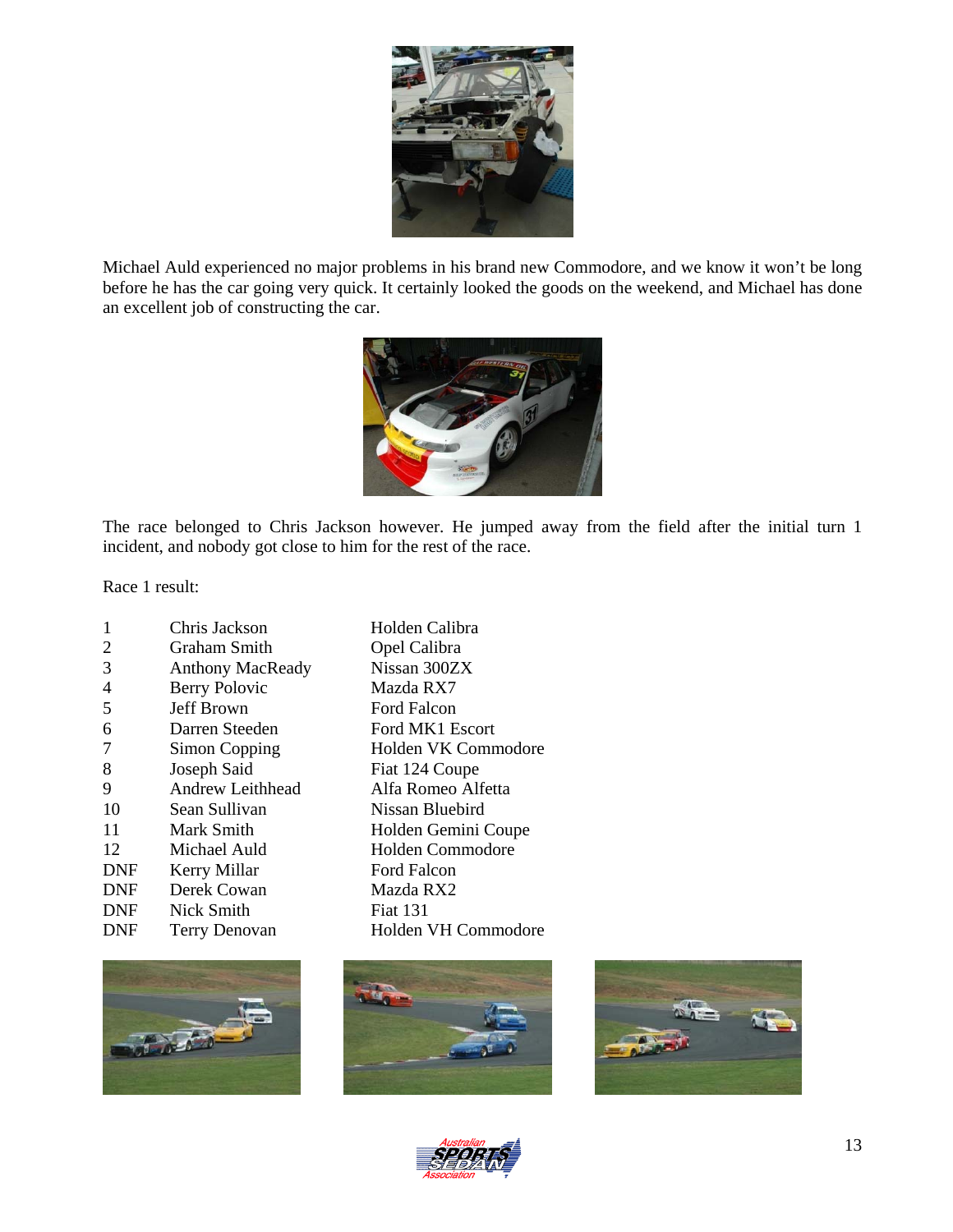#### *Race 2 (5 laps):*

The weather proved nicer on Sunday, with no rain but enough cloud cover to keep the temperatures down.

Nick Smith and Terry Denovan were non-starters, however Kerry Millar lined up again, this time with new tyres and Derek Cowan also returned, having repaired a dented rim with judicious use of a hammer (must be an engineer) and putting the old tyre back on. Sean Sullivan was also back on the grid, hoping he had fixed the issue of the front end vibration.

The start was clean for most drivers, although Graham Smith was a little slow off the line and lost a couple of places by the time he got to turn 2. His car developed a miss, which later proved to be a broken fuel pump, and he finished the race in  $4<sup>th</sup>$ .

Joe Said's Fiat developed a huge vibration in the drive train, so he retired to the pits after just one lap. The source of the vibration was a loose tail shaft, which he was able to repair for Race 3.

Derek Cowan had another DNF in the RX2, after the same tyre peeled off the rim again. Jeff Brown also had a small moment running off the edge of the track, causing enough damage to his front under tray that it needed replacing for Race 3. He was able to finish the race in  $6<sup>th</sup>$  though, despite his rear end vibration getting worse.

Chris Jackson had full control of the race once again, cruising to a win with the fastest lap of the race along the way. Anthony MacReady finished 2<sup>nd</sup> from Berry Polovic, who had been hounding him throughout the race. The gap from  $2^{nd}$  to  $3^{rd}$  at the end of the race was just 4/10ths of a second, and their respective fastest laps (both on lap 2) were just 2/10ths apart.

Darren Steeden continued up the order, finishing this race in  $5<sup>th</sup>$ , but Sean Sullivan dropped back a place, that front end vibration proving to be troublesome.

Race 2 result:

|                | Chris Jackson           | Holden Calibra      |
|----------------|-------------------------|---------------------|
| 2              | <b>Anthony Macready</b> | Nissan 300ZX        |
| 3              | Berry Polovic           | Mazda RX7           |
| $\overline{4}$ | <b>Graham Smith</b>     | Opel Calibra        |
| 5              | Darren Steeden          | Ford MK1 Escort     |
| 6              | Jeff Brown              | Ford Falcon         |
| 7              | Simon Copping           | Holden VK Commodore |
| 8              | <b>Andrew Leithhead</b> | Alfa Romeo Alfetta  |
| 9              | Michael Auld            | Holden Commodore    |
| 10             | Mark Smith              | Holden Gemini Coupe |
| 11             | Sean Sullivan           | Nissan Bluebird     |
| 12             | Kerry Millar            | Ford Falcon         |
| DNF            | Joseph Said             | Fiat 124 Coupe      |
| DNF            | Derek Cowan             | Mazda RX2           |
|                |                         |                     |



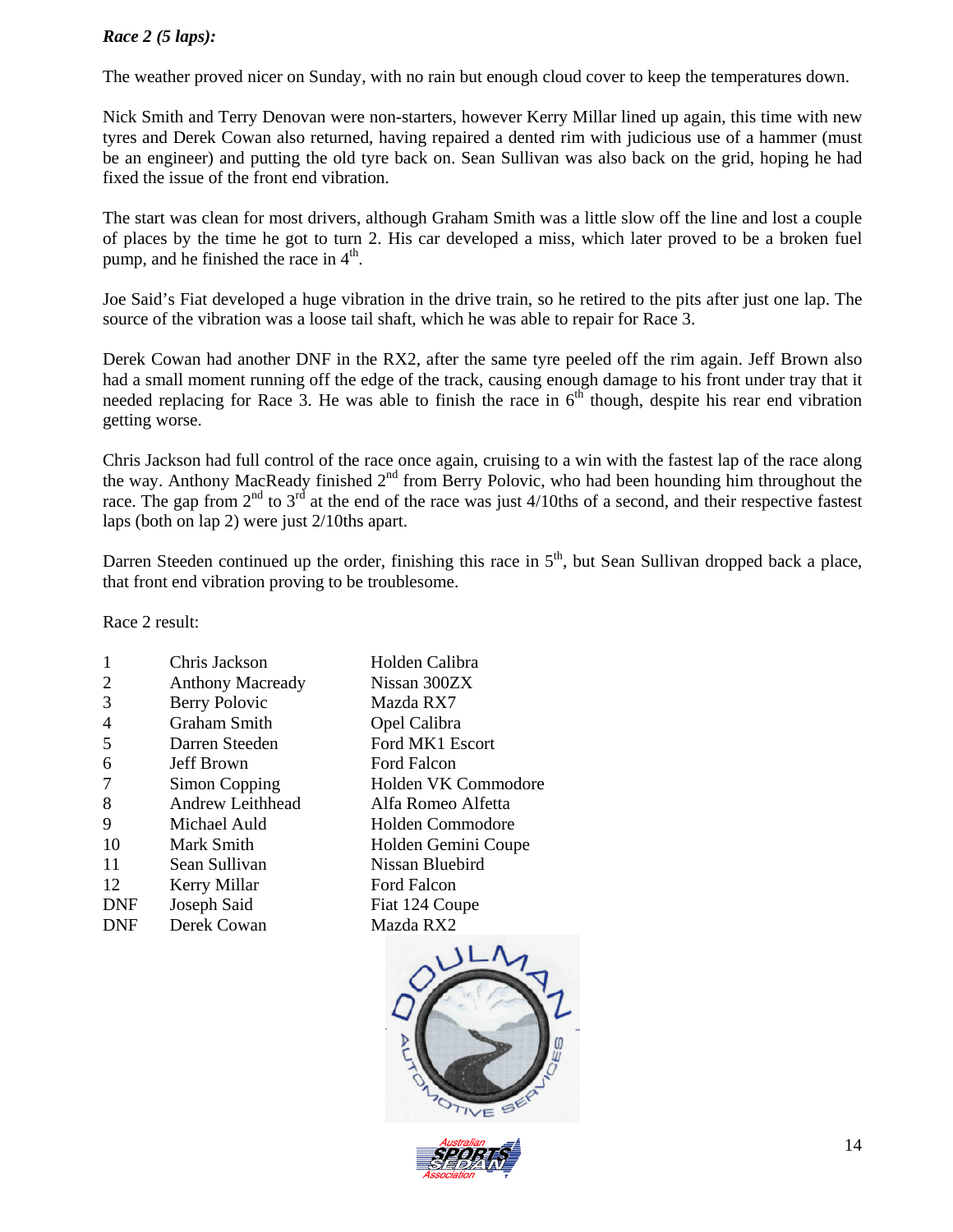#### *Race 3 (8 laps):*

Both Derek Cowan and Joe Said were able to grid up for race 3 despite their issues in the previous race, with Derek solving his tyre peeling issue by swapping wheels from one side of the car to the other. Jeff Brown lined up sporting a new, red front lip and Graham Smith had replaced the faulty fuel pump.

Sean Sullivan was unable to start the race, having discovered the cause of the earlier vibration in the Bluebird was an issue too serious to continue with.

Chris Jackson's start was slow, and he was behind Anthony MacReady and Berry Polovic by turn 1, with Graham Smith looking like getting past him too. Chris recovered and managed to get back in front again, only to be black flagged for jumping the start. Difficult to believe when he was the slowest one off the line, but the judge of fact has the final say and Chris had to serve a drive-though penalty. While he was serving his penalty the black flag came out again, this time for Simon Copping who had also been penalised for the same infringement.

Chris returned to the track in second last place, and drove cleanly and fast (could he have been just a little ticked off?) to claim  $4<sup>th</sup>$  place by race end, setting the fastest lap of all the races with a 1:36.9037 in lap 8. Simon also recovered a little, finishing in 8<sup>th</sup> overall after returning to the track at the rear of the field.

They weren't going to catch Anthony and Berry though, who were entangled in a race-long battle for the lead. Anthony was struggling for rear end grip while trying to keep Berry behind him, and Berry was determined to make Anthony work for it. In the end Anthony took the race, with Berry once again only  $4/10$ ths behind him. Graham Smith finished the race in  $3<sup>rd</sup>$ , after threatening the other front runners all weekend.

Unfortunately Darren Steeden's excellent efforts over the whole weekend ended with a DNF in race 3, after the Escort blew an engine. Mark Smith was also sidelined from the last race with a burst radiator hose.

Race 3 result:

| 1              | <b>Anthony Macready</b> | Nissan 300ZX        |
|----------------|-------------------------|---------------------|
| 2              | Berry Polovic           | Mazda RX7           |
| 3              | <b>Graham Smith</b>     | Opel Calibra        |
| $\overline{4}$ | Chris Jackson           | Holden Calibra      |
| 5              | Jeff Brown              | Ford Falcon         |
| 6              | Joseph Said             | Fiat 124 Coupe      |
| 7              | <b>Andrew Leithhead</b> | Alfa Romeo Alfetta  |
| 8              | Simon Copping           | Holden VK Commodore |
| 9              | Michael Auld            | Holden Commodore    |
| 10             | Kerry Millar            | Ford Falcon         |
| 11             | Derek Cowan             | Mazda RX2           |
| <b>DNF</b>     | Mark Smith              | Holden Gemini Coupe |
| DNF            | Darren Steeden          | Ford MK1 Escort     |
|                |                         |                     |



12 Coombes Drive, Penrith NSW 2750 | Phone 02 4732 5011 | Fax 02 4732 5022 | Email michael@sydfab.com.au

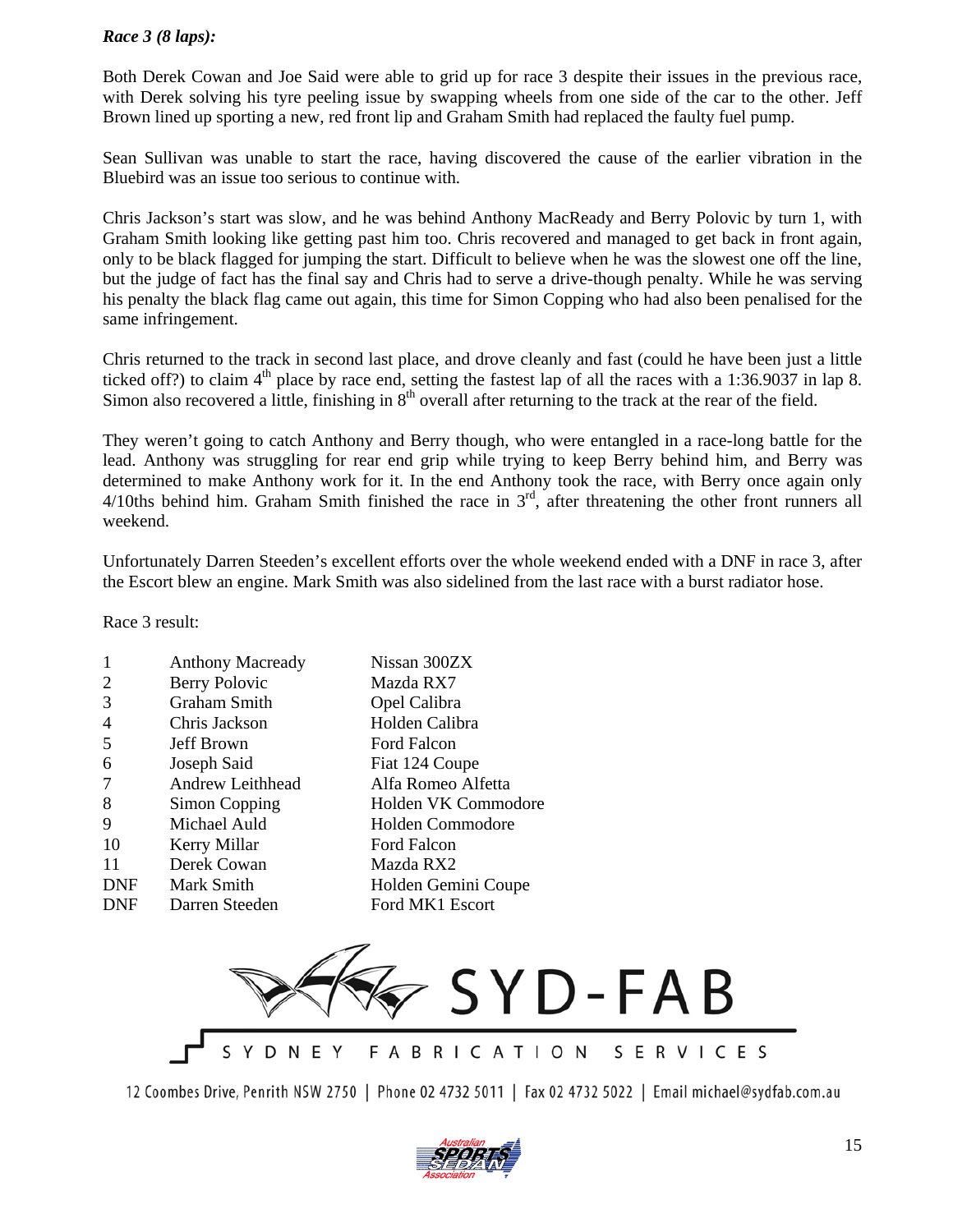## **New Website**

The new ASSA website has been uploaded to a new hosting site. The domain name has been re-registered, so the new website will have the following web address:

## www.sportsedan.com.au

Our thanks go to Martin Koen who has spent a good deal of time designing the new website, and will continue to provide technical support and updates for the site in the future. The efforts of Terry Denovan who has been involved in the domain logistics and technical support are also very much appreciated.

## **Newsletter Format**

With some delays in getting the website fully operational, the newsletter format will remain the same for now. Martin is in the process of setting up the website so that the newsletter can remain in the current format, but be viewed on the website.

## **Newsletter Submissions**

Was that one race just more spectacular for you? Did you get your best result ever? Did you go through three engines and a gearbox in one weekend? Why not tell everyone about it?

Member contributions for articles in the newsletter are most welcome. Our enormous editing staff (well, there's two of us) can help you out, so you'll always have an article that is in the newsletter format. Even bad spellers (like your esteemed President) can be made to look good here.

So why not have a go? Tell us your story. Get involved.

## **Classes for 2010**

Based on the feedback received from members, the classes will remain the same for 2010. Therefore the two divisions of Spaceframe and Floorpan will continue to be utilised for points scoring.

NSW State Championship points are allocated for outright results, as detailed in the New Point Score section of this newsletter. Club Championship points are allocated based on results within each of the classes.



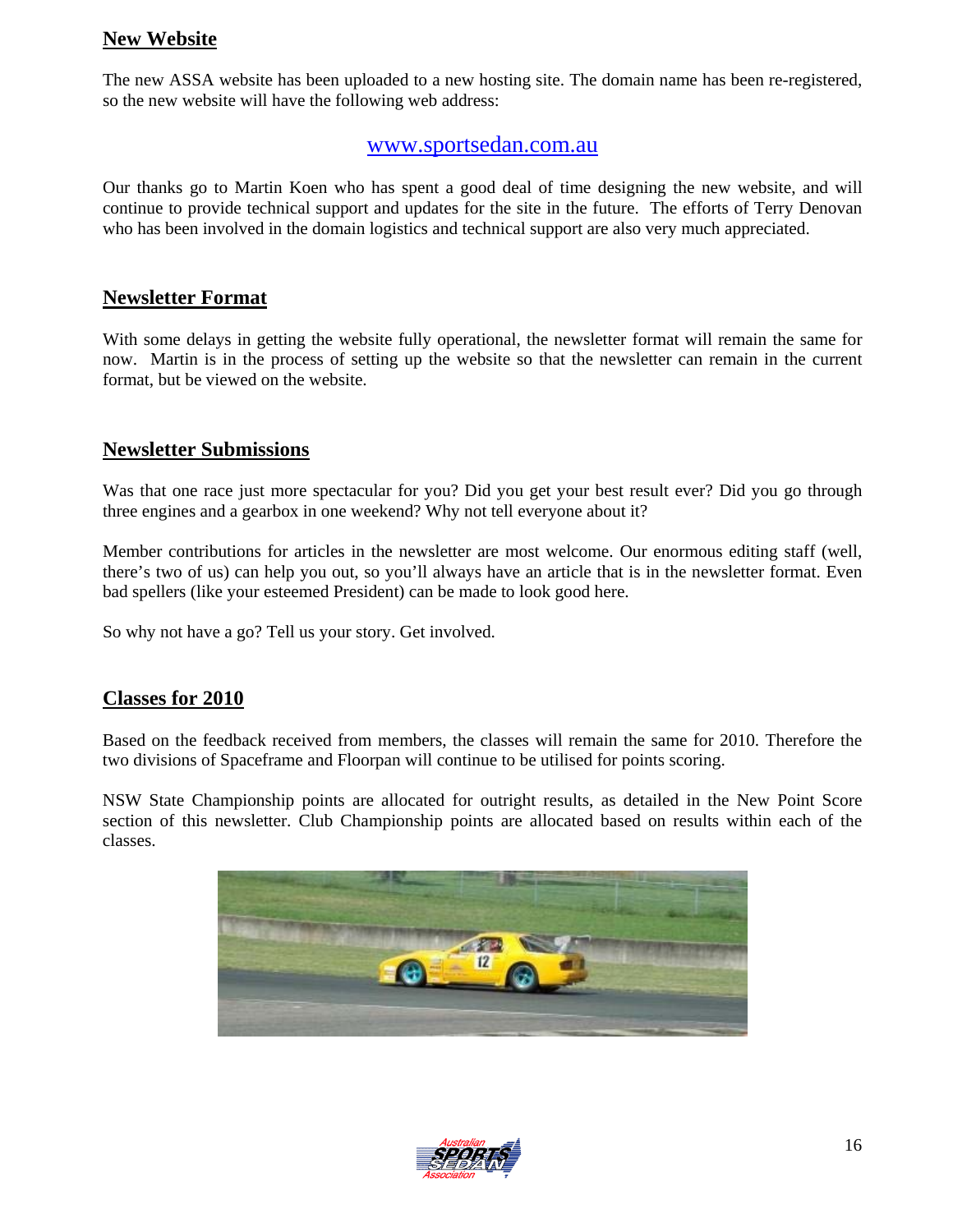# **Have Your Event Entry Fees Paid For**

All members who enter an event will automatically go into the draw for a 2010 "lottery", with one member from each round having their entry fees for the next round paid for by the ASSA, thanks to the generosity of the businesses that have come on board this year as Round Sponsors.

Once you have been drawn out at one event, your name gets removed from future draws, so everyone who enters an event gets the chance to win. How easy is that?

Congratulations to Andrew Leithhead, who will have his entry fees for Round 2 paid for.



## **Static Display of Sports Sedans**

As part of our plan for better promotion of Sports Sedans as a category, the ASSA will be providing a static display at Eastern Creek Raceway During the Superlap event on 21-22 May, 2010. The display will be in "Trader Alley", located just behind the pit garages.

The aim of the display will be to showcase various Sports Sedans, both spaceframe and floorpan, and encourage people to get close to the cars, talk to the drivers and find out more about the category.

The display will include:

- Five cars, with display boards showing information on each
- Footage from Sports Sedan races being shown on a large screen
- Sponsorship signage
- Information packages to hand out, including event calendars
- Drivers/car owners on hand for people to approach and get information from

With large crowds expected at the event over the weekend, this is an excellent opportunity to promote our club, our category and State Championship, and circuit racing in general.

If you would like to help out with the display, want to volunteer your car for the weekend, or want to assist in promoting our category, please contact Erik Gattermeier as soon as possible. The more people we can get to assist with the weekend, the more successful it will be for all of us.

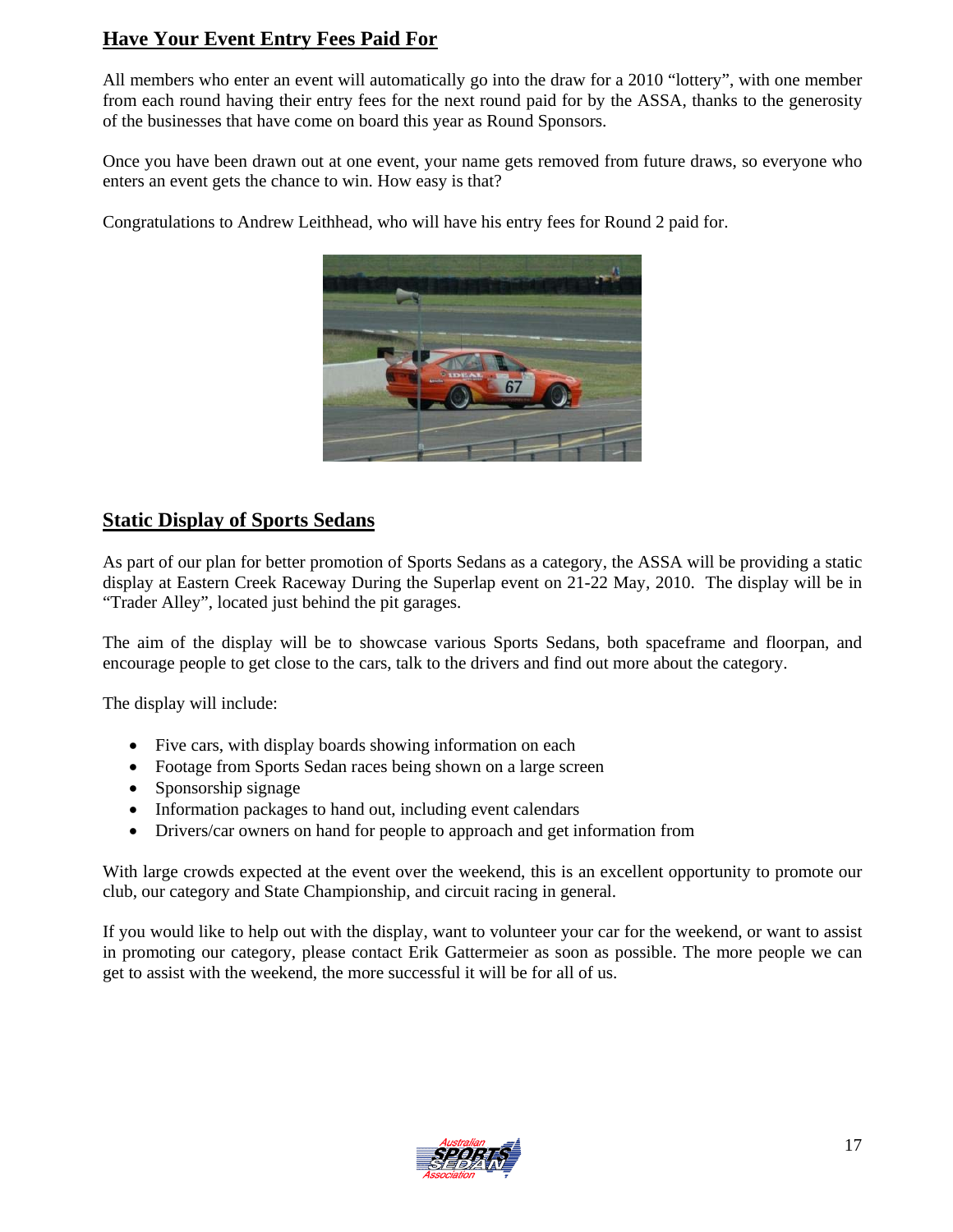

## **New Point Score**

Just prior to Round 1 CAMS notified us that the new point score was approved, with the exception of allocating points for Qualifying. In relation to that there was a resounding NO. Therefore the points for races will be allocated as below, and two (2) points will be allocated to the driver who claims pole position.

The point score format for races in 2010 is:

| <b>PLACE</b>     | <b>POINTS</b>            |
|------------------|--------------------------|
| 1 <sup>st</sup>  | 20                       |
| 2 <sup>nd</sup>  | $18\,$                   |
| 3 <sup>rd</sup>  | 16                       |
| 4 <sup>th</sup>  | 15                       |
| 5 <sup>th</sup>  | $\overline{14}$          |
| 6 <sup>th</sup>  | 13                       |
| 7 <sup>th</sup>  | 12                       |
| $8^{\text{th}}$  | 11                       |
| 9 <sup>th</sup>  | 10                       |
| 10 <sup>th</sup> | 9                        |
| 11 <sup>th</sup> | 8                        |
| $12^{th}$        | $\overline{7}$           |
| 13 <sup>th</sup> | 6                        |
| 14 <sup>th</sup> | 5                        |
| 15 <sup>th</sup> | $\overline{\mathcal{L}}$ |
| 16 <sup>th</sup> | 3                        |
| 17 <sup>th</sup> | $\overline{c}$           |
| 18 <sup>th</sup> | $\mathbf{1}$             |

## **Guess the Legs Competition**

A free drink at the next club meeting goes to the first person who correctly names who owns these legs:

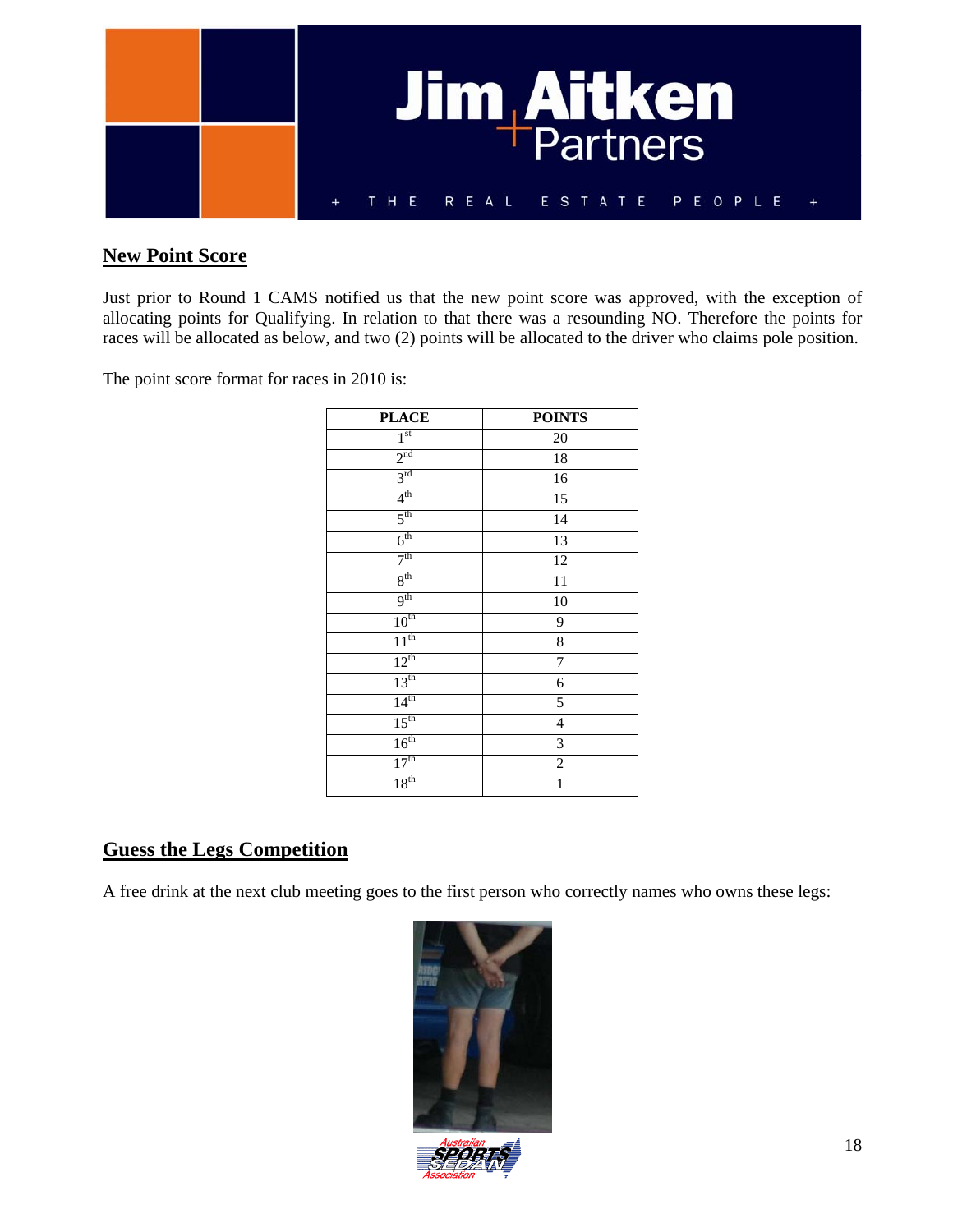# **2010 Best Presented Award**

Thanks to the generosity of our sponsors, 2010 will see the awarding of a "Best Presented" prize. The award includes a perpetual trophy and an individual trophy each year. To be eligible all you have to do is turn up and race, having put a little pride and preparation into your beloved Sports Sedan. An independent judge representing one of our sponsors will allocate points at each round of the championship for the cars deemed to be best presented, with the winning car being that with the most accumulated points over the year.

Congratulations to the following drivers who competed at Round 1:

| Sean Sullivan | Nissan Bluebird | 3 points |
|---------------|-----------------|----------|
| Simon Copping | Commodore       | 2 points |
| Joe Said      | <b>Fiat 124</b> | 1 point  |

Judge's comments:

*"I have to say that overall the level of presentation is extremely good, much better than I would have expected from the Sports Sedan category. After all these cars are built for go, not show. It is great to see that all the teams take the presentation of their mounts seriously. And that is very good for the sport and the category.* 

*Kind regards,* 

*Rod McKellar Air Technology Australia Pty Ltd"*



**E STORE** www.airtechnologyaustralia.com.au

## **Round Sponsorship**

A number of businesses have lent financial support to the ASSA and the championship this year. Advertisements for our sponsors will appear throughout the newsletters and on our cars at each round of the championship. The committee would like to thank the following businesses:

- CSJ Engineering (Round 1 Sponsor)
- AGM Engineering (Round 1 Sponsor)
- Bavariacars (Round 2 Sponsor)
- Doulman Automotive (Round 2 Sponsor)
- Koen Photo (Round 3 Sponsor)
- Jim Aitken & Partners (Round 3 Sponsor)
- Air Technology Australia (Round 4 and Best Presented Award Sponsor)
- Syd-Fab (Round 5 Sponsor)
- Specialised On Site Fibreglass (Round 5 Sponsor)